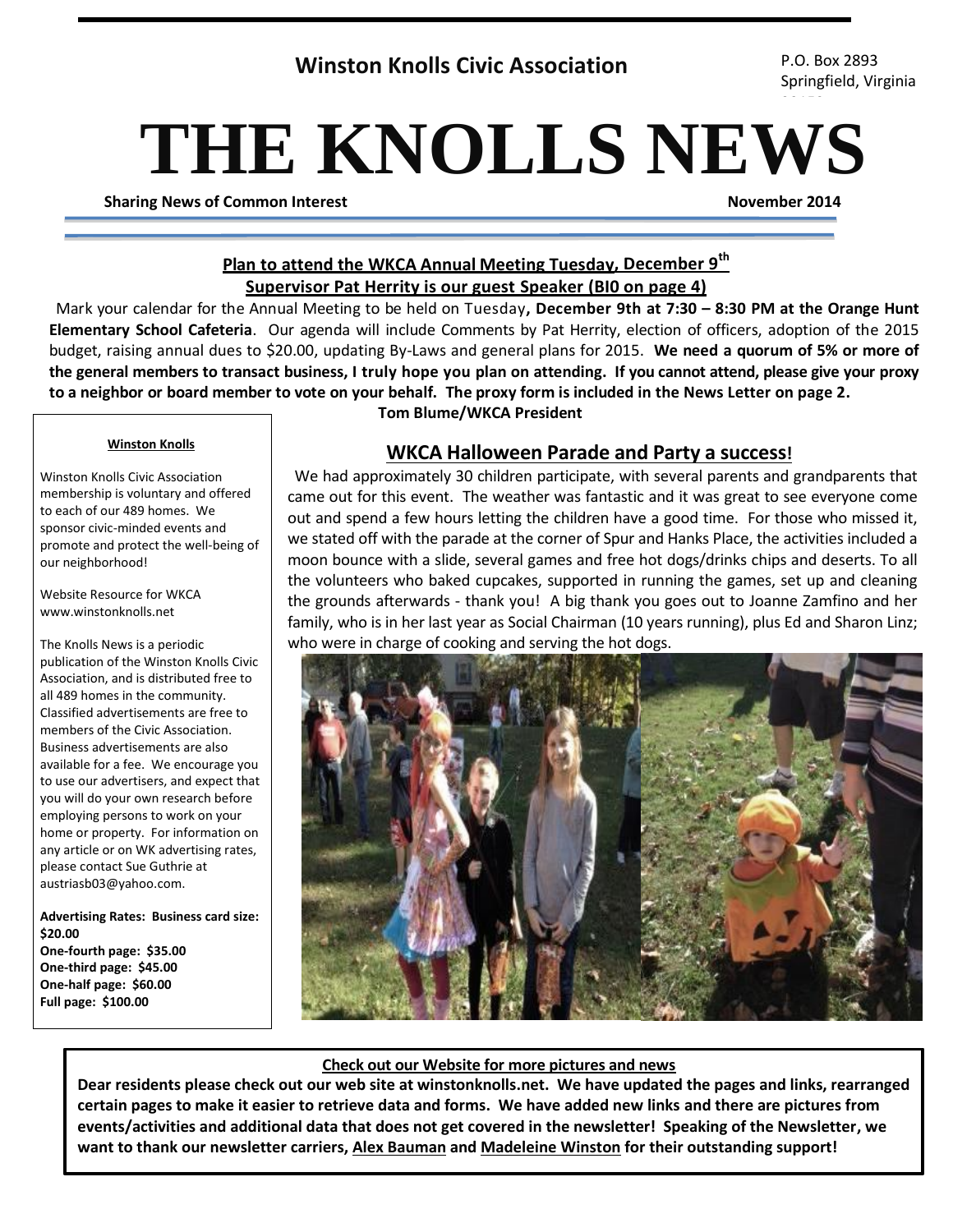#### **Message from Winston Knolls President November –<sup>2014</sup>**

**HOA produced** good results, as I drove through the neighborhood, both communities were well represented and **Dear Neighbors and Friends –** September/October were busy months for the civic association and I hope that you were able to participate enjoy and in the activities. Our **Annual Combined Yard Sale Day with Orange Hunt**  strong sales were reported. The **Rolling Valley HOA and WKCA Community Dumpster Day at Spur** was also a big hit. The two dumpsters were full at 1230 AM and we were able to provide a valuable service to the community, not only to get rid of excess junk and yard debris, but save you a trip to the dump and a fee!. You already read the front page about the **Halloween Parade and Party** –outstanding, check out the website for additional pictures! I wish to say a "**thank you"** to all the individuals who volunteered their time and talent to support the Civic Association, in order that we can give back to the community, not only the **activities/events mentioned above**, but also the **Neighborhood Watch, Newsletter (printing & delivery), Block Captains, Board Members and Committee Chairs - -and both Pack 685 & 686, who always are there to support us!**

**Nominating Committee for 2014 officers -** As required by the WKCA bylaws, a Nominating Committee of non-board members were appointed to come forth at the annual meeting with a slate of officers for election. The Nominating Committee members, Elaine Leonard and Jeff Lins volunteered to obtain a slate of candidates to be voted on at the **Dec 9th annual meeting**. **Nominations will also be accepted from the floor at the meeting.** *Please join us***!**

**The WKCA board is seeking and in need of new volunteers to fill positions of long-serving committee chairs who** would like to turn over their role to someone new. Please contact me to learn more about the board and the role you could fill as a volunteer for the community. No prior experience is necessary! This is a great way to give back **and stay in the know about our community. We are only talking about an hour every two months for Board meetings and 4/5 hours one afternoon in the fall/spring for an event- - call me!**

**Happy Holidays and all the best to you and your family for a joyful holiday season! The next edition of the newsletter will be distributed in the January/February time frame, but check the website for updates.**

## **WKCA Annual Meeting December 9, 2014 PROXY STATEMENT**

| I hereby designate                                                                                               | to act as my proxy at the |
|------------------------------------------------------------------------------------------------------------------|---------------------------|
| Winston Knolls Civic Association Annual Meeting on December 9, 2014. The above-mentioned person shall have       |                           |
| the right to represent me, by voting on my behalf, on all matters brought before the membership at that meeting. |                           |
|                                                                                                                  |                           |

**NAME (print)\_\_\_\_\_\_\_\_\_\_\_\_\_\_\_\_\_\_\_\_\_\_\_\_\_\_\_\_\_\_\_\_\_\_\_\_\_\_\_\_\_\_\_\_\_\_\_Date\_\_\_\_\_\_\_\_\_\_\_\_\_ Signature\_\_\_\_\_\_\_\_\_\_\_\_\_\_\_\_\_\_\_\_\_\_\_\_\_\_\_\_\_\_\_\_\_\_\_\_\_\_\_\_\_\_\_\_\_\_\_\_\_\_\_\_\_\_\_\_\_\_\_\_\_ Address\_\_\_\_\_\_\_\_\_\_\_\_\_\_\_\_\_\_\_\_\_\_\_\_\_\_\_\_\_\_\_\_\_\_\_\_\_\_\_\_\_\_\_\_\_\_\_\_\_\_\_\_\_\_\_\_\_\_\_\_\_\_\_**

**18 October Dumpster Day**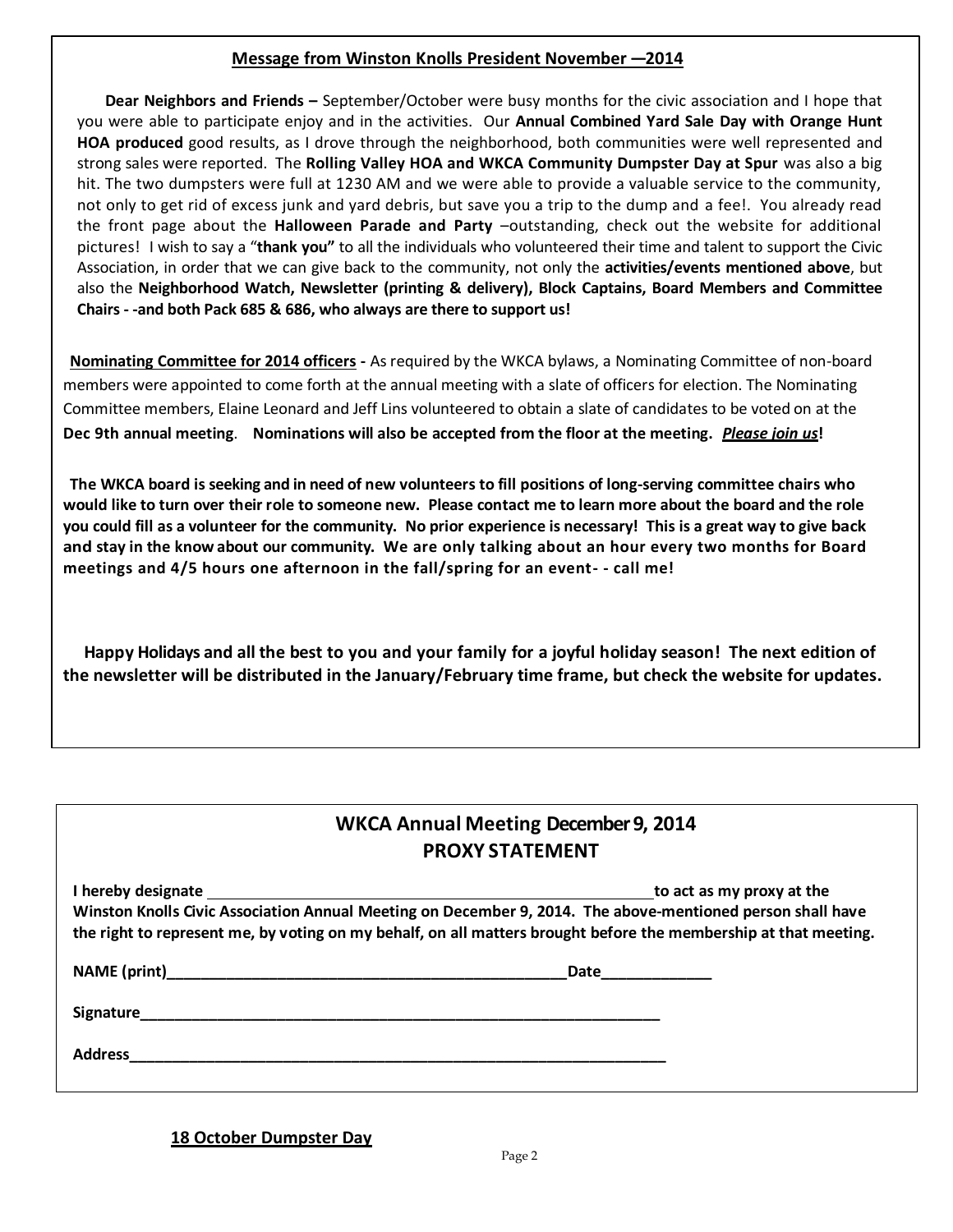**The pictures below are from the 18 October Dumpster Day. Besides the Civic Association members getting rid of unwanted trash and yard debris-- both Pack 685 and 686 picked up trash in the woods behind Hanks Place and the sign area. Thanks to the Scouts for a job well done and ensuring that our community is kept clean. I also want to thank Michael Graves and Joanne Zamfino for their support and helping with Dumpster Day.**



**Did you know? If you are a senior (age) you can have a lower rate for your Trash Pickup. Call the different providers And Ask what the senior rate is!**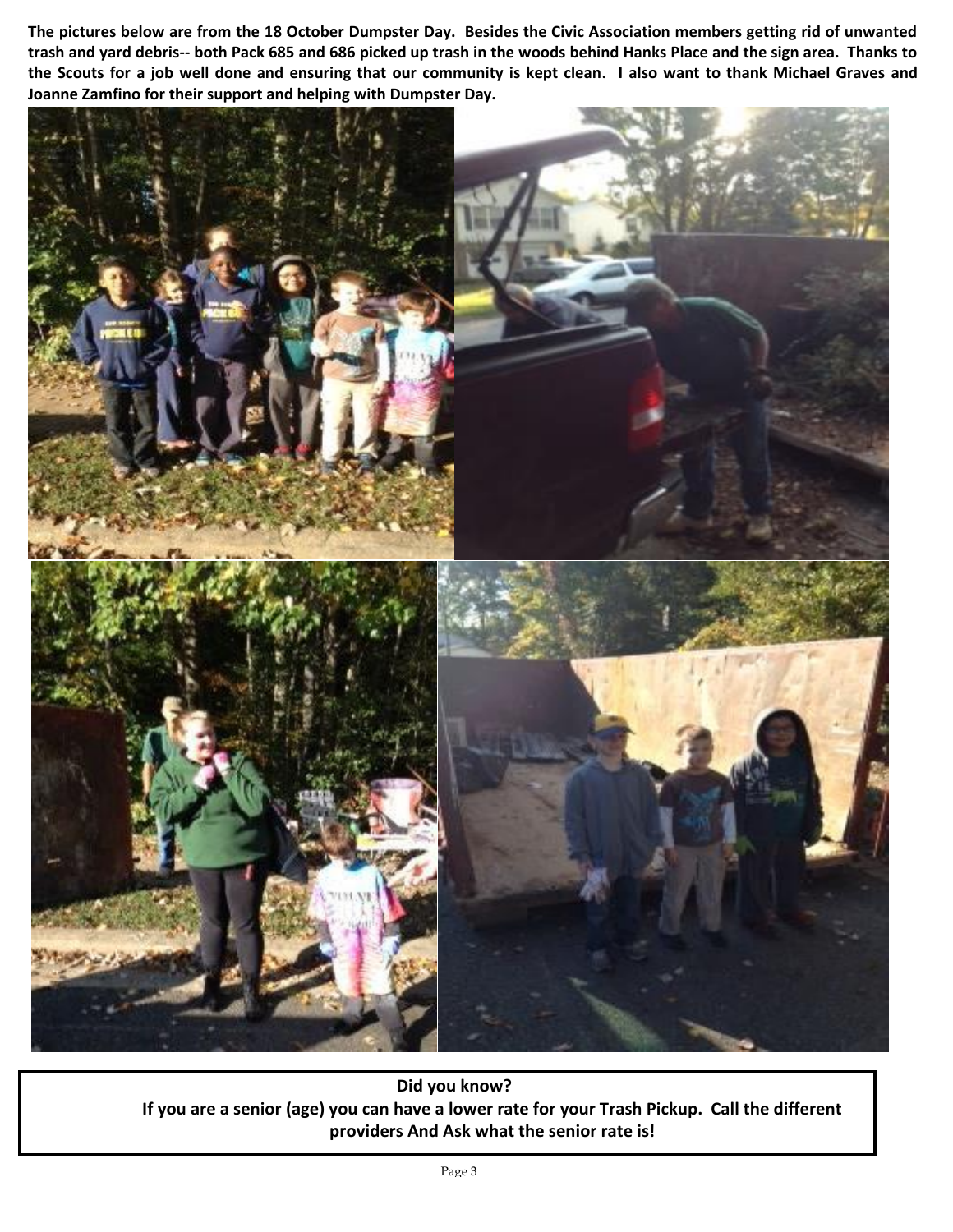

## **WANTED DONATIONS OF DOLLS TO BE UPSCALED, REDRESSED, AND SENT TO APPLACHIA I will pick up—NancyJ Riley@cox.net**

## **Supervisor Pat Herrity to speak at WKCA annual meeting**

 Pat Herrity was raised in the Springfield District of Fairfax County. He attended St. Bernadette's grade school in Springfield, graduated from West Springfield High School in 1978, and earned a Bachelor's degree in Accounting in 1982 from Virginia Tech. Having grown up in the eastern part of the Springfield District and now raising his family in the western part, Pat has a unique understanding of Fairfax County. As the son of former Fairfax County Board of Supervisors Chairman Jack Herrity, Pat grew up attending community meetings and budget hearings; he was raised with regular discussion of issues concerning Fairfax County at home giving him a deep understanding of our County and the issues we face today. Additionally, Pat is the Chief Financial Officer of Delex Systems Inc. and has over 30 years of experience in leadership positions for a number of fast growing, small to mid-sized government contractors. He is active in youth sports and has coached swimming, soccer, basketball, rugby and hockey. He has also served in leadership positions of several civic associations and



business organizations including the Fairfax County Chamber of Commerce and the Northern Virginia Technology Council. Pat has always been active with transportation issues and is a strong believer in transportation enhancements that support our growing community. He was a leader in the push for the Techway, was a strong early advocate for telework/telecommuting programs, and has been an outspoken supporter of the beltway HOT lanes and their carpooling and mass-transit benefits. He is currently leading the effort for solutions to congestion on I-66 and the Fairfax County Parkway. Pat was a co-drafter of the first Northern Virginia Transportation Compact, which was signed by most of the business organizations in Northern Virginia in 2000. Pat regularly travels to Richmond to work with legislators on tax and transportation issues. He was appointed by Governor McDonnell and subsequently elected Chairman of Governor's Task Force for Local Government Mandate Review which works to reduce state mandates on local governments. Under his leadership the Task Force has eliminated a historic number of mandates and has eliminated a number of other "mandates" by engaging state agencies in common sense discussions with local governments. Pat has also had extensive leadership experience with Northern Virginia civic associations and business organizations.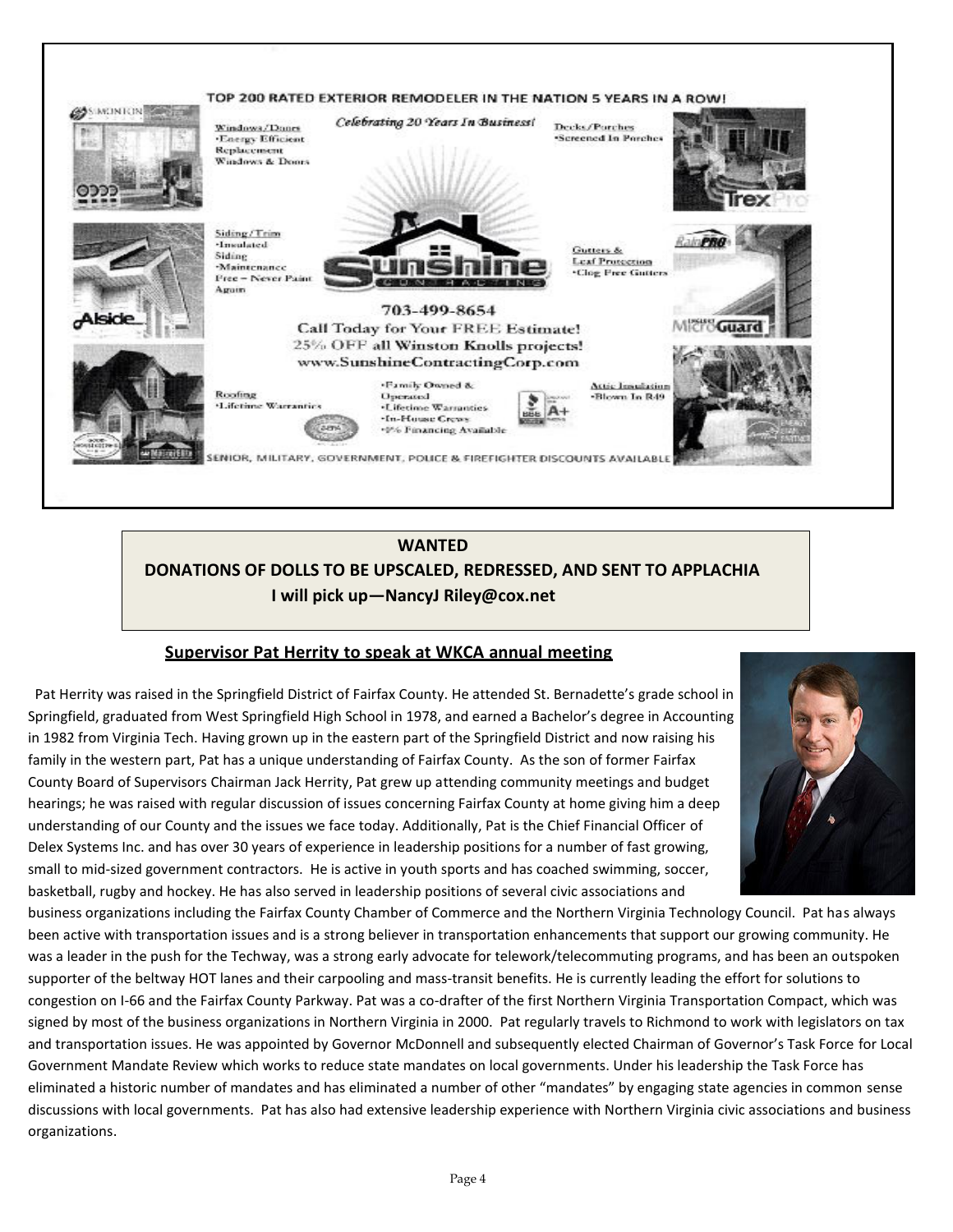**You can earn cash for our neighborhood elementary school – Orange Hunt. Taking just a minute of your time to register your Giant card can make a huge difference to our school. Please be sure to register Orange Hunt using ID #02089 at [www.giantfood.com/aplus.](http://www.giantfood.com/aplus) Other ways you can help OHES raise money through community shopping programs include:**

- **Safeway - OHES: ID: 6547037 [www.escrip.com](http://www.escrip.com/)**
- **Target – Register your Target RedCard. OHES ID: 10369: [www.target.com/tcoe](http://www.target.com/tcoe)**
- **Use this Amazon.com shopping link: <http://orangehunt.digitalpto.com/fundraising/amazon-com-school-rewards/> If you have any questions, please contact Stephanie Cochran swcochran4@gmail.com**

|                                                                           | Thanksgiving for Kids |   |                                                             |   |             |       |   |    |   |    |   |  |
|---------------------------------------------------------------------------|-----------------------|---|-------------------------------------------------------------|---|-------------|-------|---|----|---|----|---|--|
|                                                                           |                       | M | R                                                           | Н | A           | <br>R | V | F. | S | т  |   |  |
|                                                                           |                       | Ζ | ◯                                                           | F | O           | Ζ     | Y | X  |   | E  | U |  |
|                                                                           |                       | N | S                                                           | A | ı           | N     | D | 1  | А | N  | R |  |
|                                                                           |                       | Ω | T                                                           | м | С           | L.    | F | Ρ  | R | Q  | Κ |  |
|                                                                           | G                     | v | U                                                           | I | M           | G     | Р | I  | I | S  | Ε |  |
|                                                                           | R                     | F | F                                                           |   | ľ.          | W     | M | F  | I | M  | Y |  |
|                                                                           |                       | м | F                                                           | Y | P           | U     | M | Р  | Κ | 1  | N |  |
|                                                                           | M                     | в |                                                             | Т | н           | А     | N | Κ  | F | IJ |   |  |
|                                                                           | P                     | F | N                                                           | V | Е           | R     | Ζ | н  | J | M  | w |  |
|                                                                           | S                     | R | G                                                           | Y | Р           | А     | U | Т  | U | м  | N |  |
|                                                                           |                       | Q | Н                                                           | A | F           | D     | I | Ν  | N | F  | R |  |
| autumn<br>dinner<br>family<br>harvest<br><b>Indian</b><br><b>November</b> |                       |   | pie<br>Pilgrim<br>pumpkin<br>stuffing<br>thankful<br>turkey |   | $\mathbf o$ |       |   |    |   |    |   |  |
| to 2007, The Holiday Zone<br>http://www.theholidayzone.com/               |                       |   |                                                             |   |             |       |   |    |   |    |   |  |